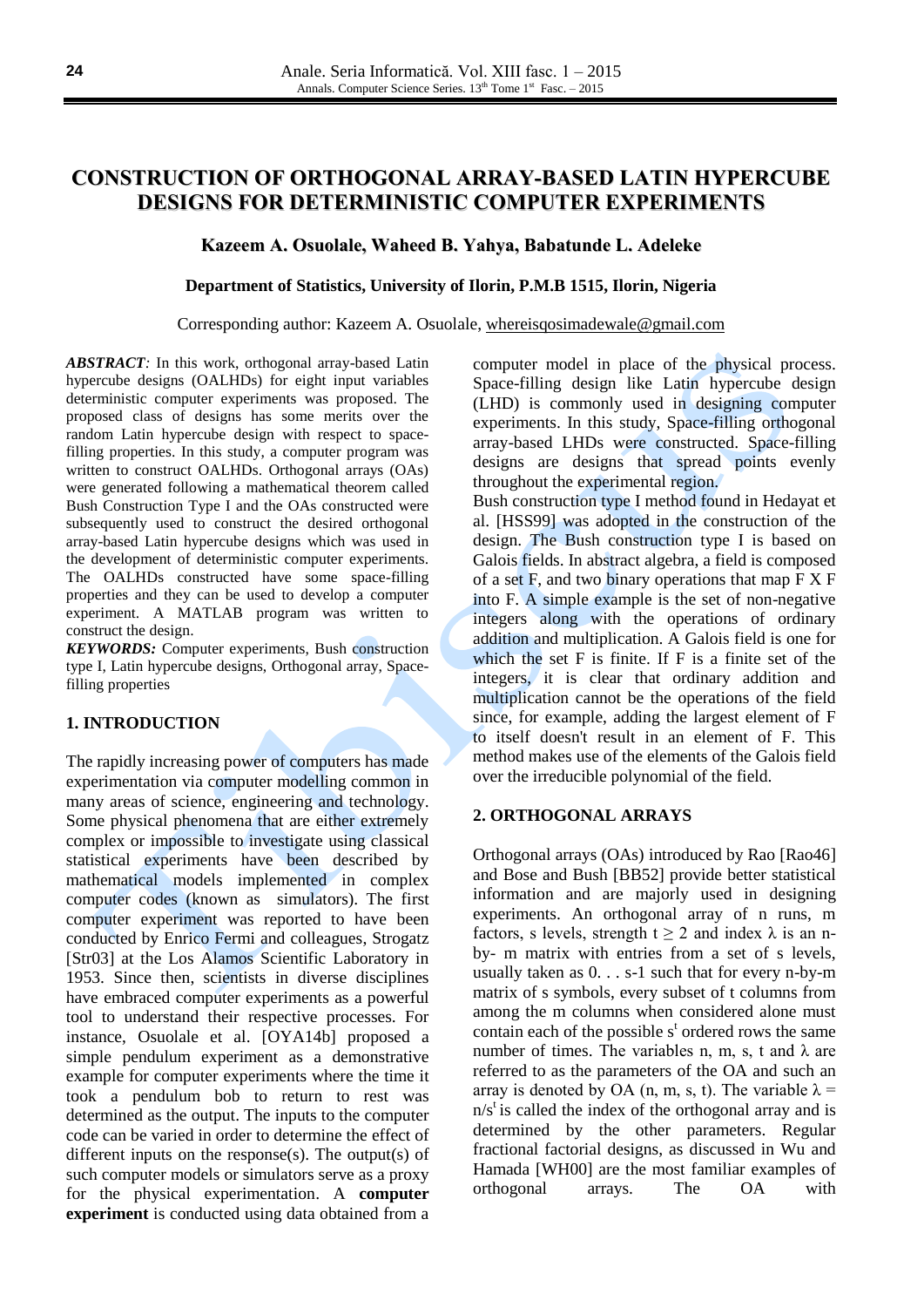$s_1 = s_2 = \cdots s_n = s$  is symmetric, otherwise, the array is said to be asymmetric.

The construction of OALHDs is highly dependent upon the existence of orthogonal arrays. Another important problem in the study of OAs is to determine either the minimal number of rows n in any OA (n, m, s, t) for given values m, s and t or the maximal number of columns m for given values n, s and t . The solution to this problem is adapted from the celebrated inequalities found by Rao [Rao47] for the construction of orthogonal arrays.

**Theorem 1. (Rao's** [Rao47] **Inequalities)**

(i) 
$$
n \ge \sum_{i=0}^{u} {m \choose i} (s-1)^i
$$
 if  $t = 2u$ 

*and*

$$
(i)(ii) \ n \ge \sum_{i=0}^{u} {m \choose i} (s-1)^{i} + {m-1 \choose u} (s-1)^{u+1},
$$
  
if  $t = 2u+1$  for  $u \ge 0$ 

These inequalities provide a scheme for determining either a lower bound on the number of experiments *n* in any OA (*n, m, s, t*) design for given values m, s and t or an upper bound on the number of factors m for given values n, s and t. The proof of the Theorems can be found in Hedayat et al. [HSS99]. Furthermore, the use of these Theorems depends on whether t is even or odd. The approach adopted in this work for the construction of orthogonal arraybased Latin hypercube designs is somewhat different from the existing methods as this approach makes use of the mathematical theorem to construct orthogonal arrays which gave rise to the desired OALHDs.

# **3. ORTHOGONAL ARRAY-BASED LATIN HYPERCUBE DESIGNS (OALHDs)**

Latin hypercube designs were the earlier design proposed mainly for computer experiments, McKay et al. [MBC79]. Latin hypercube designs ensure maximum of the minimum distance between design points and require uniform spacing of the levels of each input variable. LHD is a good choice with respect to some useful criteria such as maximin distance and orthogonality. Latin hypercube designs have become popular for a number of reasons. The reasons are due to the fact that it allows the creation of experimental designs with as many points as possible because of flexibility in terms of data density and location, and in addition, non-collapsing and space-filling properties. Morris and Mitchell [MM95] considered maximin Latin hypercube designs to further enhance the space-filling property of maximin distance designs.

Many applications involve a large number of input variables and as such finding the space-filling designs with a limited number of design points that provide a good coverage of the entire high dimensional input space is a futile task. To break this curse of dimensionality, the approach of constructing designs that are space-filling in the low dimensional projections has been discussed by several researchers. Randomized orthogonal arrays, Owen [Owe92b] and orthogonal array-based Latin hypercube, Tang [Tan93] are such designs. An excellent review of design and analysis of computer experiments can be found in Koehler and Owen [KO96] and Santner et al. [SWN14].

A Latin hypercube design of size *n* has

$$
X_{ij} = \frac{(d_{ij} - v_{ij})}{n}, i = 1, ..., n, j = 1, ..., m
$$
 (1)

where  $d_{1i}$ , ...,  $d_{ni}$  are random permutations of the integers 1,..., n.  $U_{ij} \sim \bigcup [0,1]$  and the m permutations and nm uniform variates are mutually independent, Owen [Owe92a]. Many authors use the simpler Lattice sample following Patterson [Pat54], where

$$
X_{ij} = \frac{(d_{ij} - 0.5)}{n}, i = 1, ..., n, j = 1, ..., m
$$
 (2)

These are two natural ways of generating design points in the unit cube  $[0, 1]^m$  based on a given Latin hypercube. When projected onto each of the m variables, both methods have the property that one and only one of the n design points fall within each of the n small intervals defined by  $[0,1/n), [1/n,2/n), \ldots, [(n-1)/n,1].$  The first method gives the points that are uniformly distributed in their corresponding intervals while the second method gives the mid-points of these intervals. The variables (n, m, s, t) do not have the same name as we do for an orthogonal array because they do not all have a clear statistical interpretation, Tang [Tan91]. For instance, s does not refer to the number of levels of the design as referred to in orthogonal array since the design has n levels. The other parameters n, m and t are interpreted in the same way.

Orthogonal array-based Latin hypercube designs were proposed by Tang [Tan93]. Osuolale et al. [OYA14a] also presented a paper on the algorithm for constructing space-filling designs for Hadamard matrices of Orders 4λ and 8λ. Osuolale et al. [OYA14c] also constructed space-filling designs for three input variables computer experiments and these designs achieve better space-filling properties. The two methods employed in Osuolale et al.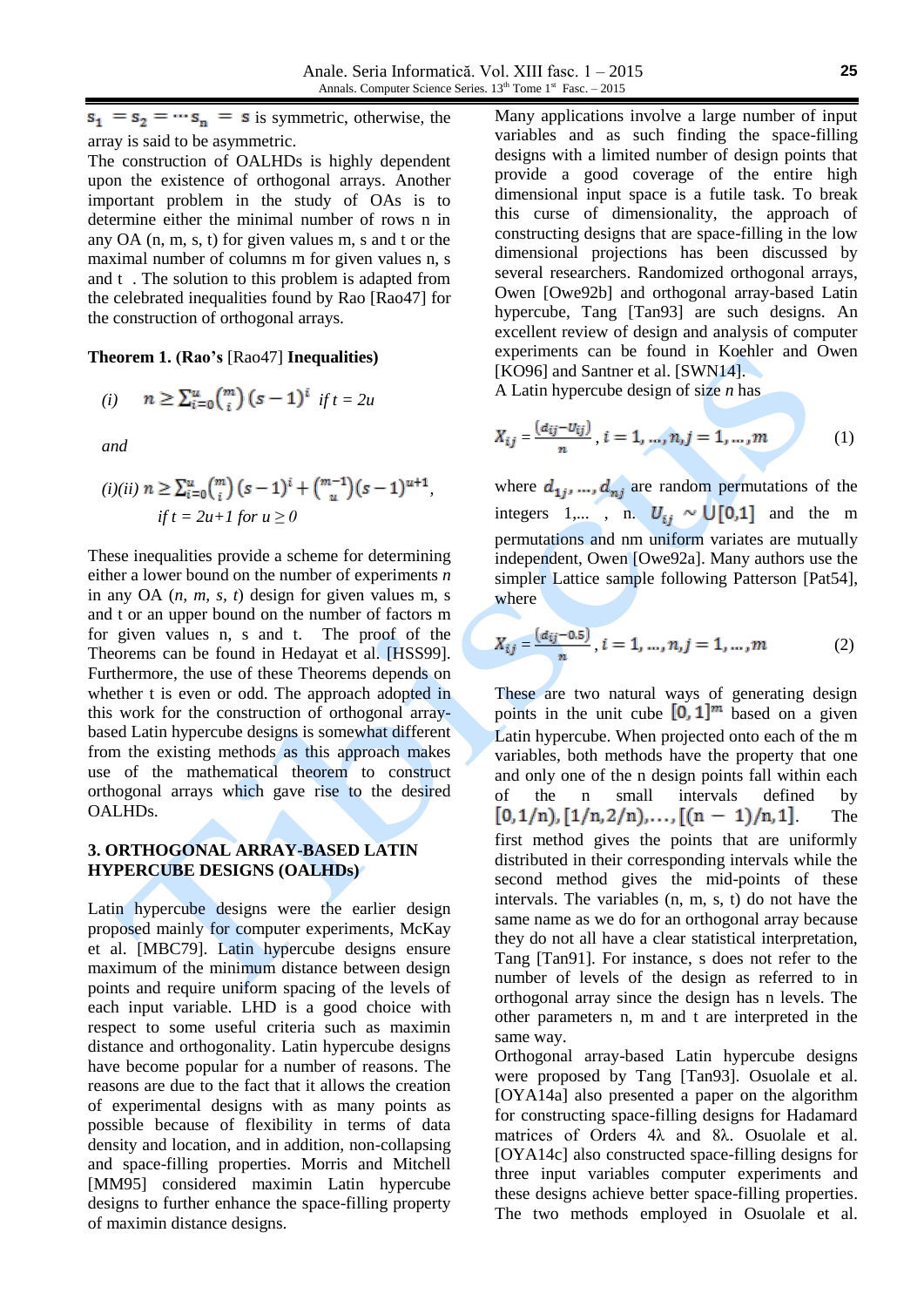[OYA14a] and Osuolale et al. [OYA14c] worked only for OA at two levels and three input variables respectively. Orthogonal arrays are used to construct LHDs in this study with maximin distance criterion to achieve better space-filling property and to extend the number of input variables in the experiment. Therefore, an OA based Latin hypercube design in the design space  $[0, 1)$ <sup>m</sup> can be generated.

Tang [Tan94] provided a way to obtain OA-based Latin hypercubes based on single replicated full factorial designs and proved that if the underlying orthogonal array is optimal with respect to the maximin distance criterion, so is the corresponding OA-based Latin hypercube. Leary et al. [LBK03] considered searching for optimal OA-based Latin hypercubes that minimize

$$
\sum_{i=1}^n \sum_{j\neq i} \frac{1}{d_{ij}^2}
$$

where  $d_{ij}$  is the Euclidean distance, defined as

$$
d_{ij} = \frac{l_{ij}^{+(n-1)}/2 + u_{ij}}{n}, i = 1,...n, j = 1,...m
$$
 (3)

with  $t = 2$ , between the  $i_{th}$  and  $j_{th}$  design points.

# **4. MATERIALS AND METHODS**

A computer program was written in MATLAB to construct OALHDs.

# **Theorem 2 (Bush Construction Type I)**

*If*  $s \geq 2$  *is a prime power then an*  $OA(s^t)$ *, of index unity exists whenever*  $s \geq t - 1 \geq 0$ . The level of the OA,  $s = 7$  while the *strength, t=2 in this case.*

Orthogonal arrays (OAs) were generated following Theorem 2 and they are thereafter used to construct the desired OALHDs using  $X_{ij} = \frac{(d_{ij} - U_{ij})}{n}$ . OA and OALHD as shown in the results section stand for the orthogonal array and the corresponding orthogonal array-based Latin hypercube designs.

#### **5. RESULTS**

**Construction of OA (**49, 8, 7, 2**) LHD from Bush Construction Type I [OA,OALHD] = oalhd\_test(8,7)**

**OA=**

|          | 0   0   0   0   0   0   0   0 |  |                       |                   |  |
|----------|-------------------------------|--|-----------------------|-------------------|--|
| $\Omega$ |                               |  | 1   1   2   3   5   1 |                   |  |
|          | 0   2   2   4                 |  |                       | $6 \mid 3 \mid 2$ |  |

|  | $\boldsymbol{0}$         | 3                        | 3                        | 6                        | $\overline{\mathbf{c}}$  | 1                        | 3                        | $\overline{\mathcal{L}}$ |  |
|--|--------------------------|--------------------------|--------------------------|--------------------------|--------------------------|--------------------------|--------------------------|--------------------------|--|
|  | $\boldsymbol{0}$         | $\overline{4}$           | 4                        | $\mathbf{1}$             | 5                        | 6                        | 4                        | 3                        |  |
|  | $\boldsymbol{0}$         | 5                        | 5                        | 3                        | $\mathbf{1}$             | $\overline{4}$           | 5                        | $\overline{2}$           |  |
|  | $\boldsymbol{0}$         | 6                        | 6                        | 5                        | $\overline{\mathcal{L}}$ | $\overline{c}$           | 6                        | $\mathbf{1}$             |  |
|  | $\mathbf{1}$             | $\boldsymbol{0}$         | $\mathbf{1}$             | $\mathbf{1}$             | $\overline{c}$           | 3                        | 5                        | $\mathbf{1}$             |  |
|  | $\mathbf{1}$             | $\mathbf 1$              | $\overline{c}$           | 3                        | $\overline{5}$           | $\mathbf{1}$             | 6                        | $\boldsymbol{0}$         |  |
|  | $\mathbf{1}$             | $\overline{c}$           | 3                        | 5                        | $\mathbf{1}$             | 6                        | $\boldsymbol{0}$         | 6                        |  |
|  | $\mathbf{1}$             | $\overline{3}$           | $\overline{4}$           | $\overline{0}$           | $\overline{4}$           | $\overline{\mathcal{L}}$ | $\mathbf{1}$             | $\overline{5}$           |  |
|  | $\mathbf{1}$             | $\overline{4}$           | 5                        | $\overline{c}$           | $\boldsymbol{0}$         | $\overline{c}$           | $\overline{c}$           | $\overline{\mathbf{4}}$  |  |
|  | $\mathbf{1}$             | 5                        | 6                        | $\overline{4}$           | 3                        | $\boldsymbol{0}$         | 3                        | $\overline{\mathbf{3}}$  |  |
|  | $\mathbf{1}$             | 6                        | $\boldsymbol{0}$         | 6                        | 6                        | 5                        | $\overline{4}$           | $\overline{2}$           |  |
|  | $\overline{\mathbf{c}}$  | $\boldsymbol{0}$         | $\overline{c}$           | $\overline{c}$           | $\overline{\mathcal{L}}$ | $\overline{6}$           | 3                        | $\overline{c}$           |  |
|  | $\overline{c}$           | $\mathbf{1}$             | 3                        | $\overline{4}$           | $\boldsymbol{0}$         | $\overline{4}$           | $\overline{4}$           | $\overline{1}$           |  |
|  | $\overline{c}$           | $\overline{c}$           | $\overline{\mathcal{L}}$ | $\overline{6}$           | 3                        | $\overline{2}$           | 5                        | $\boldsymbol{0}$         |  |
|  | $\overline{c}$           | 3                        | 5                        | $\mathbf{1}$             | $\overline{6}$           | $\boldsymbol{0}$         | $\overline{6}$           | 6                        |  |
|  | $\overline{c}$           | $\overline{\mathcal{L}}$ | $\mathbf{6}$             | 3                        | $\overline{c}$           | 5                        | $\overline{0}$           | 5                        |  |
|  | $\overline{\mathbf{c}}$  | $\overline{5}$           | $\boldsymbol{0}$         | 5                        | $\overline{5}$           | $\overline{\mathbf{3}}$  | $\mathbf{1}$             | $\overline{\mathcal{L}}$ |  |
|  | $\overline{c}$           | 6                        | $\mathbf{1}$             | $\overline{0}$           | $\mathbf{1}$             | $\mathbf 1$              | $\overline{c}$           | $\overline{\mathbf{3}}$  |  |
|  | 3                        | $\boldsymbol{0}$         | 3                        | 3                        | $\overline{6}$           | $\overline{c}$           | $\mathbf{1}$             | 3                        |  |
|  | 3                        | $\mathbf 1$              | $\overline{4}$           | 5                        | $\overline{2}$           | $\boldsymbol{0}$         | $\overline{c}$           | $\overline{2}$           |  |
|  | 3                        | $\overline{c}$           | 5                        | $\overline{0}$           | 5                        | 5                        | 3                        | $\mathbf{1}$             |  |
|  | 3                        | $\overline{3}$           | 6                        | $\overline{c}$           | $\mathbf{1}$             | 3                        | $\overline{4}$           | $\boldsymbol{0}$         |  |
|  | 3                        | $\overline{\mathcal{L}}$ | $\boldsymbol{0}$         | $\overline{4}$           | $\overline{\mathbf{4}}$  | $\mathbf{1}$             | 5                        | $\overline{6}$           |  |
|  | 3                        | 5                        | $\mathbf{1}$             | 6                        | $\boldsymbol{0}$         | 6                        | 6                        | 5                        |  |
|  | 3                        | 6                        | $\overline{c}$           | $\mathbf{1}$             | 3                        | $\overline{\mathcal{L}}$ | $\boldsymbol{0}$         | $\overline{\mathbf{4}}$  |  |
|  | $\overline{\mathcal{L}}$ | $\boldsymbol{0}$         | $\overline{4}$           | $\overline{\mathcal{L}}$ | $\mathbf{1}$             | 5                        | 6                        | $\overline{\mathcal{L}}$ |  |
|  | $\overline{4}$           | $\mathbf{1}$             | 5                        | 6                        | $\overline{\mathcal{L}}$ | 3                        | $\boldsymbol{0}$         | $\overline{\mathbf{3}}$  |  |
|  | $\overline{4}$           | $\overline{c}$           | 6                        | $\mathbf{1}$             | $\boldsymbol{0}$         | $\mathbf{1}$             | $\mathbf{1}$             | $\overline{c}$           |  |
|  | $\overline{4}$           | $\overline{\mathbf{3}}$  | $\overline{0}$           | $\overline{3}$           | 3                        | 6                        | $\overline{c}$           | $\overline{1}$           |  |
|  | 4                        | $\overline{\mathcal{L}}$ | 1                        | 5                        | 6                        | $\overline{\mathcal{L}}$ | 3                        | $\boldsymbol{0}$         |  |
|  | 4                        | 5                        | 2                        | 0                        | $\overline{c}$           | 2                        | 4                        | 6                        |  |
|  | 4                        | 6                        | 3                        | $\overline{c}$           | 5                        | $\boldsymbol{0}$         | 5                        | 5                        |  |
|  | 5                        | $\boldsymbol{0}$         | 5                        | 5                        | 3                        | $\mathbf{1}$             | 4                        | 5                        |  |
|  | 5                        | $\mathbf{1}$             | 6                        | $\boldsymbol{0}$         | 6                        | 6                        | 5                        | $\overline{\mathbf{4}}$  |  |
|  | 5                        | $\overline{c}$           | $\boldsymbol{0}$         | $\overline{c}$           | $\overline{\mathbf{c}}$  | $\overline{4}$           | 6                        | 3                        |  |
|  | 5                        | 3                        | $\mathbf{1}$             | 4                        | 5                        | $\overline{c}$           | 0                        | $\overline{c}$           |  |
|  | 5                        | $\overline{4}$           | $\overline{2}$           | 6                        | $\mathbf{1}$             | $\boldsymbol{0}$         | $\mathbf{1}$             | $\mathbf{1}$             |  |
|  | 5                        | 5                        | 3                        | 1                        | $\overline{4}$           | 5                        | $\overline{2}$           | $\overline{0}$           |  |
|  | 5                        | 6                        | $\overline{4}$           | 3                        | $\overline{0}$           | 3                        | 3                        | 6                        |  |
|  | 6                        | $\boldsymbol{0}$         | 6                        | 6                        | 5                        | $\overline{4}$           | $\overline{2}$           | 6                        |  |
|  | 6                        | $\mathbf{1}$             | $\boldsymbol{0}$         | $\mathbf{1}$             | $\mathbf{1}$             | $\overline{c}$           | 3                        | 5                        |  |
|  | 6                        | $\overline{c}$           | $\mathbf{1}$             | 3                        | $\overline{\mathcal{L}}$ | $\boldsymbol{0}$         | $\overline{\mathcal{L}}$ | $\overline{\mathcal{L}}$ |  |
|  | 6                        | 3                        | 2                        | 5                        | $\boldsymbol{0}$         | 5                        | 5                        | 3                        |  |
|  | 6                        | 4                        | 3                        | 0                        | 3                        | 3                        | 6                        | $\overline{c}$           |  |
|  | 6                        | 5                        | $\overline{4}$           | $\overline{c}$           | $\overline{6}$           | $\mathbf{1}$             | 0                        | $\mathbf{1}$             |  |
|  | 6                        | 6                        | 5                        | 4                        | $\overline{\mathbf{c}}$  | 6                        | $\mathbf{1}$             | $\boldsymbol{0}$         |  |
|  |                          |                          |                          |                          |                          |                          |                          |                          |  |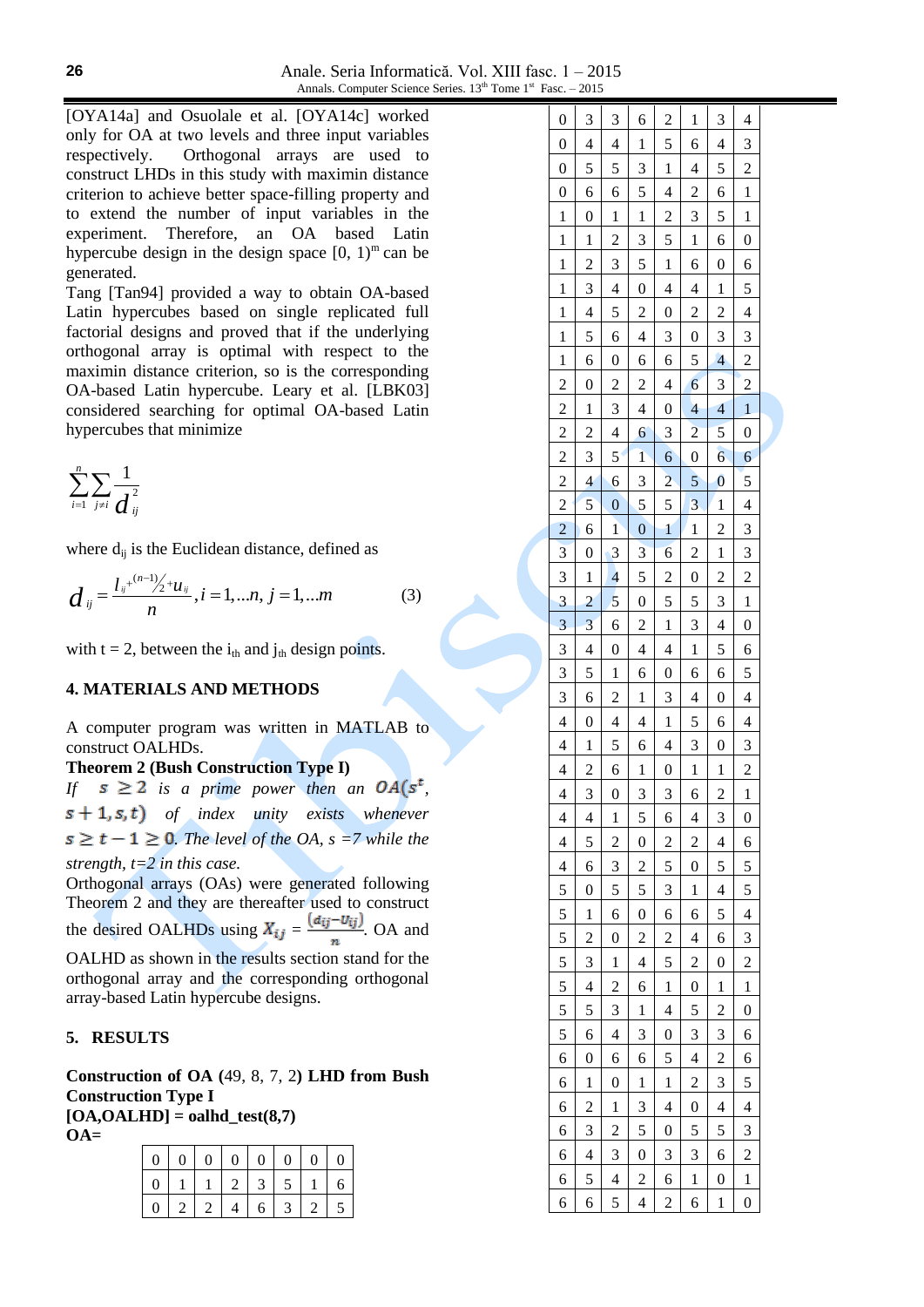Anale. Seria Informatică. Vol. XIII fasc. 1 – 2015 Annals. Computer Science Series.  $13<sup>th</sup>$  Tome  $1<sup>st</sup>$  Fasc.  $-2015$ 

**OALHD=**

| 0.0102 | 0.0102 | 0.0102              | 0.0102 | 0.0102 | 0.0102 | 0.0102 | 0.0102 |
|--------|--------|---------------------|--------|--------|--------|--------|--------|
| 0.0306 | 0.1531 | 0.1531              | 0.2959 | 0.4388 | 0.7245 | 0.1531 | 0.8673 |
| 0.0510 | 0.2959 | 0.2959              | 0.5816 | 0.8673 | 0.4388 | 0.2959 | 0.7245 |
| 0.0714 | 0.4388 | 0.4388              | 0.8673 | 0.2959 | 0.1531 | 0.4388 | 0.5816 |
| 0.0918 | 0.5816 | 0.5816              | 0.1531 | 0.7245 | 0.8673 | 0.5816 | 0.4388 |
| 0.1122 | 0.7245 | 0.7245              | 0.4388 | 0.1531 | 0.5816 | 0.7245 | 0.2959 |
| 0.1327 | 0.8673 | 0.8673              | 0.7245 | 0.5816 | 0.2959 | 0.8673 | 0.1531 |
| 0.1531 | 0.0306 | 0.1735              | 0.1735 | 0.3163 | 0.4592 | 0.7449 | 0.1735 |
| 0.1735 | 0.1735 | 0.3163              | 0.4592 | 0.7449 | 0.1735 | 0.8878 | 0.0306 |
| 0.1939 | 0.3163 | 0.4592              | 0.7449 | 0.1735 | 0.8878 | 0.0306 | 0.8878 |
| 0.2143 | 0.4592 | 0.6020              | 0.0306 | 0.6020 | 0.6020 | 0.1735 | 0.7449 |
| 0.2347 | 0.6020 | 0.7449              | 0.3163 | 0.0306 | 0.3163 | 0.3163 | 0.6020 |
| 0.2551 | 0.7449 | 0.8878              | 0.6020 | 0.4592 | 0.0306 | 0.4592 | 0.4592 |
| 0.2755 | 0.8878 | 0.0306              | 0.8878 | 0.8878 | 0.7449 | 0.6020 | 0.3163 |
| 0.2959 | 0.0510 | 0.3367              | 0.3367 | 0.6224 | 0.9082 | 0.4796 | 0.3367 |
| 0.3163 | 0.1939 | 0.4796              | 0.6224 | 0.0510 | 0.6224 | 0.6224 | 0.1939 |
| 0.3367 | 0.3367 | 0.6224              | 0.9082 | 0.4796 | 0.3367 | 0.7653 | 0.0510 |
| 0.3571 | 0.4796 | 0.7653              | 0.1939 | 0.9082 | 0.0510 | 0.9082 | 0.9082 |
| 0.3776 | 0.6224 | 0.9082              | 0.4796 | 0.3367 | 0.7653 | 0.0510 | 0.7653 |
| 0.3980 | 0.7653 | 0.0510              | 0.7653 | 0.7653 | 0.4796 | 0.1939 | 0.6224 |
| 0.4184 | 0.9082 | 0.1939              | 0.0510 | 0.1939 | 0.1939 | 0.3367 | 0.4796 |
| 0.4388 | 0.0714 | 0.5000              | 0.5000 | 0.9286 | 0.3571 | 0.2143 | 0.5000 |
| 0.4592 | 0.2143 | 0.6429              | 0.7857 | 0.3571 | 0.0714 | 0.3571 | 0.3571 |
| 0.4796 | 0.3571 | 0.7857              | 0.0714 | 0.7857 | 0.7857 | 0.5000 | 0.2143 |
| 0.5000 | 0.5000 | 0.9286              | 0.3571 | 0.2143 | 0.5000 | 0.6429 | 0.0714 |
| 0.5204 | 0.6429 | $\overline{0.0714}$ | 0.6429 | 0.6429 | 0.2143 | 0.7857 | 0.9286 |
| 0.5408 | 0.7857 | 0.2143              | 0.9286 | 0.0714 | 0.9286 | 0.9286 | 0.7857 |
| 0.5612 | 0.9286 | 0.3571              | 0.2143 | 0.5000 | 0.6429 | 0.0714 | 0.6429 |
| 0.5816 | 0.0918 | 0.6633              | 0.6633 | 0.2347 | 0.8061 | 0.9490 | 0.6633 |
| 0.6020 | 0.2347 | 0.8061              | 0.9490 | 0.6633 | 0.5204 | 0.0918 | 0.5204 |
| 0.6224 | 0.3776 | 0.9490              | 0.2347 | 0.0918 | 0.2347 | 0.2347 | 0.3776 |
| 0.6429 | 0.5204 | 0.0918              | 0.5204 | 0.5204 | 0.9490 | 0.3776 | 0.2347 |
| 0.6633 | 0.6633 | 0.2347              | 0.8061 | 0.9490 | 0.6633 | 0.5204 | 0.0918 |
| 0.6837 | 0.8061 | 0.3776              | 0.0918 | 0.3776 | 0.3776 | 0.6633 | 0.9490 |
| 0.7041 | 0.9490 | 0.5204              | 0.3776 | 0.8061 | 0.0918 | 0.8061 | 0.8061 |
| 0.7245 | 0.1122 | 0.8265              | 0.8265 | 0.5408 | 0.2551 | 0.6837 | 0.8265 |
| 0.7449 | 0.2551 | 0.9694              | 0.1122 | 0.9694 | 0.9694 | 0.8265 | 0.6837 |
| 0.7653 | 0.3980 | 0.1122              | 0.3980 | 0.3980 | 0.6837 | 0.9694 | 0.5408 |
| 0.7857 | 0.5408 | 0.2551              | 0.6837 | 0.8265 | 0.3980 | 0.1122 | 0.3980 |
| 0.8061 | 0.6837 | 0.3980              | 0.9694 | 0.2551 | 0.1122 | 0.2551 | 0.2551 |
| 0.8265 | 0.8265 | 0.5408              | 0.2551 | 0.6837 | 0.8265 | 0.3980 | 0.1122 |
| 0.8469 | 0.9694 | 0.6837              | 0.5408 | 0.1122 | 0.5408 | 0.5408 | 0.9694 |
| 0.8673 | 0.1327 | 0.9898              | 0.9898 | 0.8469 | 0.7041 | 0.4184 | 0.9898 |
| 0.8878 | 0.2755 | 0.1327              | 0.2755 | 0.2755 | 0.4184 | 0.5612 | 0.8469 |
| 0.9082 | 0.4184 | 0.2755              | 0.5612 | 0.7041 | 0.1327 | 0.7041 | 0.7041 |
| 0.9286 | 0.5612 | 0.4184              | 0.8469 | 0.1327 | 0.8469 | 0.8469 | 0.5612 |
| 0.9490 | 0.7041 | 0.5612              | 0.1327 | 0.5612 | 0.5612 | 0.9898 | 0.4184 |
| 0.9694 | 0.8469 | 0.7041              | 0.4184 | 0.9898 | 0.2755 | 0.1327 | 0.2755 |
| 0.9898 | 0.9898 | 0.8469              | 0.7041 | 0.4184 | 0.9898 | 0.2755 | 0.1327 |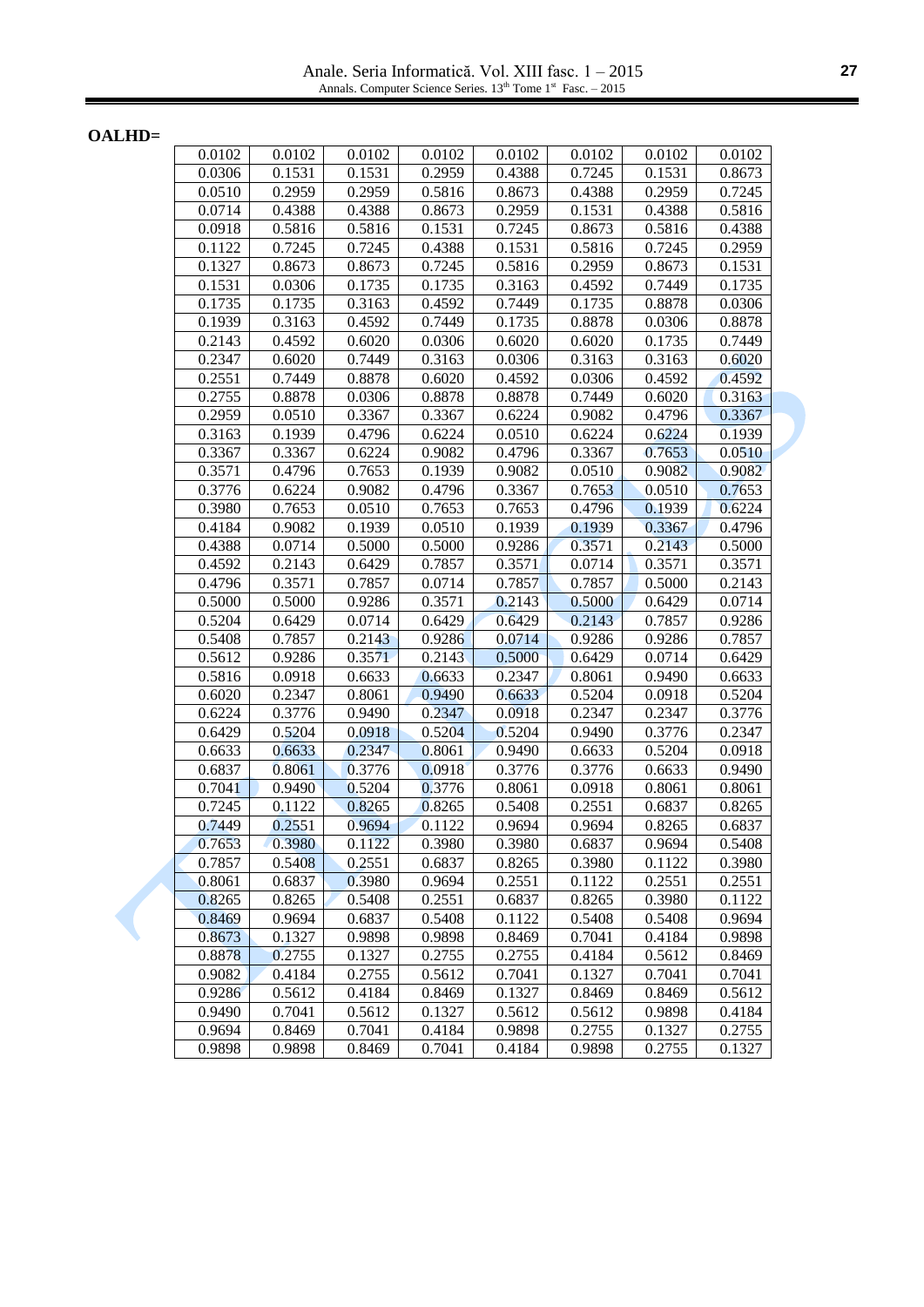

**Figure 1. The Bivariate Projections among the 8 factors OA (49, 8, 7, 2) LHD depicting space-filling properties of the design**



**Figure 2. MATLAB Code for the Construction of Orthogonal Array-Based Latin Hypercube Designs**

#### **6. DISCUSSION**

From our results, the following were observed as shown in the above results. Section 5 shows the construction of OA (49, 8, 7, 2)-LHD using Bush Construction Type I. OA (49, 8, 7, 2)-LHD contains 49 rows (runs) with 8 columns (factors) .We have been able to construct OALHDs for 8 factors with the strength of 2. The mathematical theorem can work for designs of various runs and different number of factors. It works for  $s = 3, 5, 7, 9, 11, 13$ , 15, … with factors, m = 4, 6, 8, 10, 12, 14, 16, … in a way that s is a prime number while m is even. The focus of this study is to consider s=7 to produce 8 input variables. We set U to be 0.5 to initialize the program in order to achieve the desired OALHDs.

# **7. CONCLUSION**

This study presents the construction of OALHDs from Bush Construction Type I. There are several techniques and criteria available for the construction of space-filling designs. These include the use of difference matrices, Galois fields and